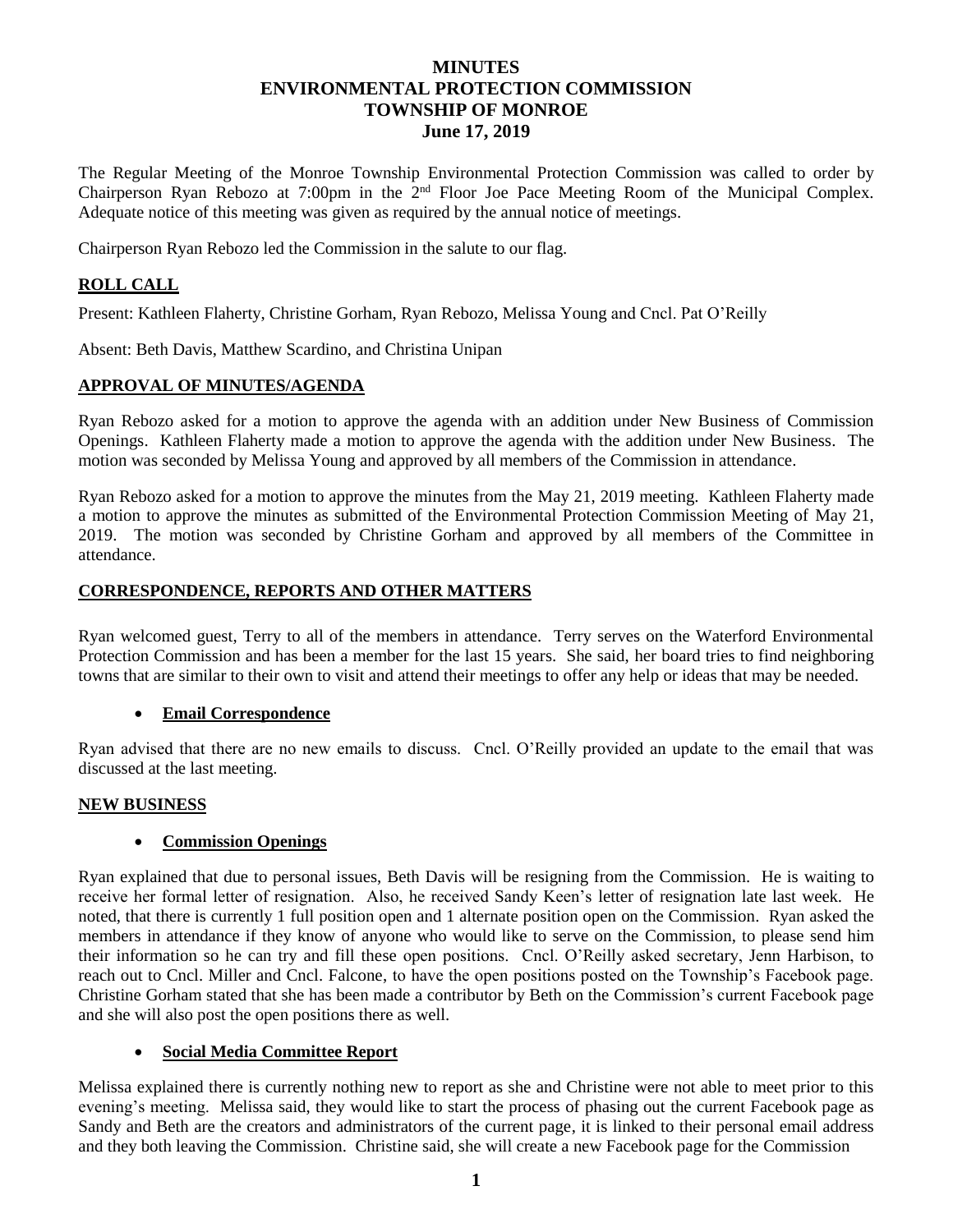## **Environmental Protection Commission Minutes** *(cont'd)* **June 17, 2019**

that will be connected to the Commission's email address. Melissa and Christine will be schedule a meeting prior to next month's meeting to begin to prepare a monthly calendar of what the commission would like posted on the Facebook page. Melissa feels the commission should also have an Instagram account as well.

## **Nominations for Pinelands Municipal Council**

Ryan has reached out to Patrick McDevitt from Sustainable Monroe and he is very interested in serving as the Township's representative at the Pinelands Municipal Council. Ryan said, it is a matter of the Mayor appointing him as a designee so that Patrick can attend the July Pinelands Municipal Council meeting. Ryan will draft a recommendation letter and Cncl. O'Reilly will forward it to Mayor DiLucia for his approval and appointment.

## **Music Festival Table**

Ryan said the tabling event at the Music Fest went well. He felt that it was a good start and he knows now what needs to be added for the next event. Christine said, they talked to the residents during the music fest and asked what their concerns were. Most residents were concerned about the amount of trash that is produced.

Melissa feels there needs to be a push within the town to start reducing waste. Kathleen said, reducing waste is a measurable item for the town. She spoke about possibly holding a school contest to create advocacy posters to bring attention to reducing waste, recycling, etc. Melissa said, the posters will need to show the positive side of the changes and steer away from the negative and the consequences. Cncl. O'Reilly suggested coordinating with Sustainable Monroe to work on creating an advocacy program within the town.

## **Tree Ordinance**

Ryan spoke regarding creating a tree ordinance, to direct residents to a list of trees native to Gloucester County. This Ordinance will help direct developers on what they should plant and what they can and cannot cut or remove from lots. He is researching some of the neighboring towns' Ordinances and once he finishes putting everything together, along with the tree list he created, he will forward it to the members for their review. Cncl. O'Reilly advised, there is total support from Council with regards to creating this Ordinance. Ryan asked for ideas of what else should be added, other than the specific list of native species. Cncl. O'Reilly feels clearing cutting should be top on the list and that clear cutting needs to be limited to the critical infrastructure. Ryan asked, how clear cutting should be defined, stating there needs to be some sort of threshold. Kathleen said, in order for it to have some pull, it would have to state a percentage of the developable lots, not necessarily a percentage of the property. A discussion followed among the members present regarding ideas of how the Ordinance shall be created.

## **OLD BUSINESS**

## **Community Forestry Discussion**

Ryan has not heard back from Sandy with regards to what has been done for the Community Forestry Plan, at this point the Commission feels it is time to start fresh and move forward. He mentioned that Patrick McDevitt has been in the loop with this Community Forestry Plan through Sustainable Monroe and he will help provide guidance as to what needs to be done and what has been done. Kathleen said she will go through the plan and work with Patrick McDevitt to create an outline with the critical next steps and obligations that require the Commission's attention.

## **OPEN DISCUSSION**

Cncl. O'Reilly advised that the Township is updating the Master Plan, which will take a little over a year to complete. He has the Planner looking into incorporating green design focus into the plan. He suggested forming a subcommittee to meet with the Planner to discuss items that can be incorporated into the plan from an environmental standpoint.

Kathleen stated during a conference that she recently attended, there was a lot of attention placed on PFAS chemicals. She stated there is nothing that needs to be done at the present time but it needs to be on everyone's